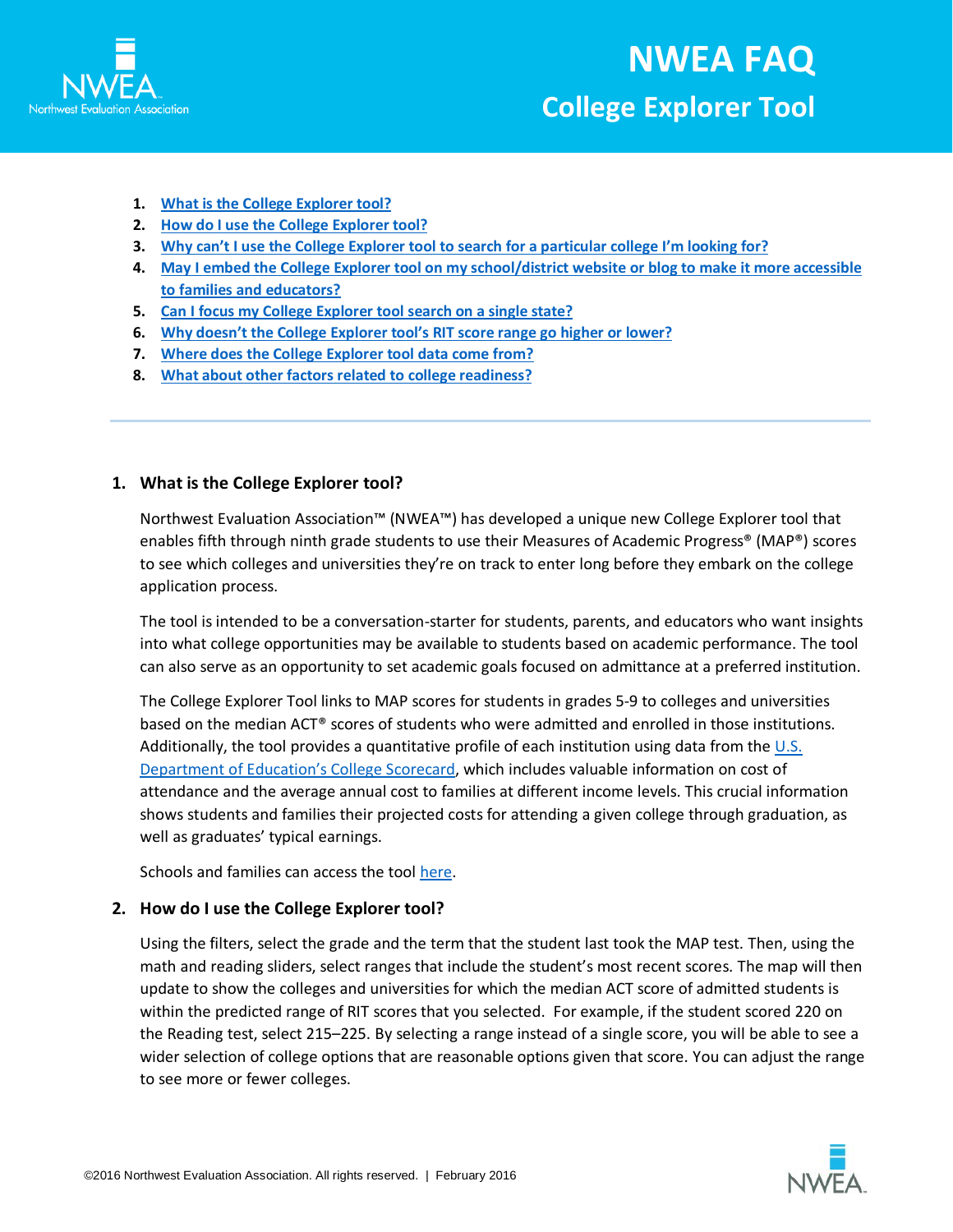

# <span id="page-1-0"></span>**3. Why can't I use the College Explorer tool to search for a particular college I'm looking for?**

The tool uses the relationship between MAP scores and predicted ACT scores to select the range of schools depicted on the map. If a college does not use the ACT test for admissions, or the median ACT score of admitted students is not published in the College Scorecard database, that school will not appear on the map.

# <span id="page-1-1"></span>**4. May I embed the College Explorer tool on my school/district website or blog to make it more accessible to families and educators?**

Yes; here is the embed code and a set of brief instructions.

#### **Embed instructions:**

- 1. Copy the below embed code
	- a. On Windows, press Control + C. On Mac, press Command + C.
- 2. In your content management system (CMS), open the HTML viewer. Not sure how to access your CMS? Whoever manages your website should be able to help.
- 3. Paste the embed code into your HTML viewer window and click 'OK' or 'Save.'
- 4. Visit the webpage and confirm the NWEA College Explorer tool is displayed.

#### **NWEA College Explorer tool embed code:**

#### <script type='text/javascript'

src='https://public.tableau.com/javascripts/api/viz\_v1.js'></script><div

class='tableauPlaceholder' style='width: 1004px; height: 2469px;'><noscript><a href='#'><img alt='Dashboard 1 '

src='https://public.tableau.com/static/images/NW/NWEAcollege scorecard/Dashboard1/1\_rss.png' style='border: none' /></a></noscript><object class='tableauViz' width='1004' height='2469' style='display:none;'><param name='host\_url' value='https%3A%2F%2Fpublic.tableau.com%2F' /> <param name='site\_root' value='' /><param name='name' value='NWEAcollegescorecard/Dashboard1' /><param name='tabs' value='no' /><param name='toolbar' value='yes' /><param name='static\_image' value='https://public.tableau.com/static/images/NW/NWEAcolle gescorecard/Dashboard1/1.png' /> <param name='animate\_transition' value='yes' /><param name='display\_static\_image' value='yes' /><param name='display\_spinner' value='yes' /><param name='display\_overlay' value='yes' /><param name='display\_count' value='yes' /><param name='showVizHome' value='no' /><param name='showTabs' value='y' /><param name='bootstrapWhenNotified' value='true' /></object></div>

## <span id="page-1-2"></span>**5. Can I focus my College Explorer tool search on a single state?**

Yes, you can focus your search to a state or even a city. After you select your filters, click on the map and you will see a search bar in the upper left corner. Select the city or state you are interested in, and your results will be limited to that region.